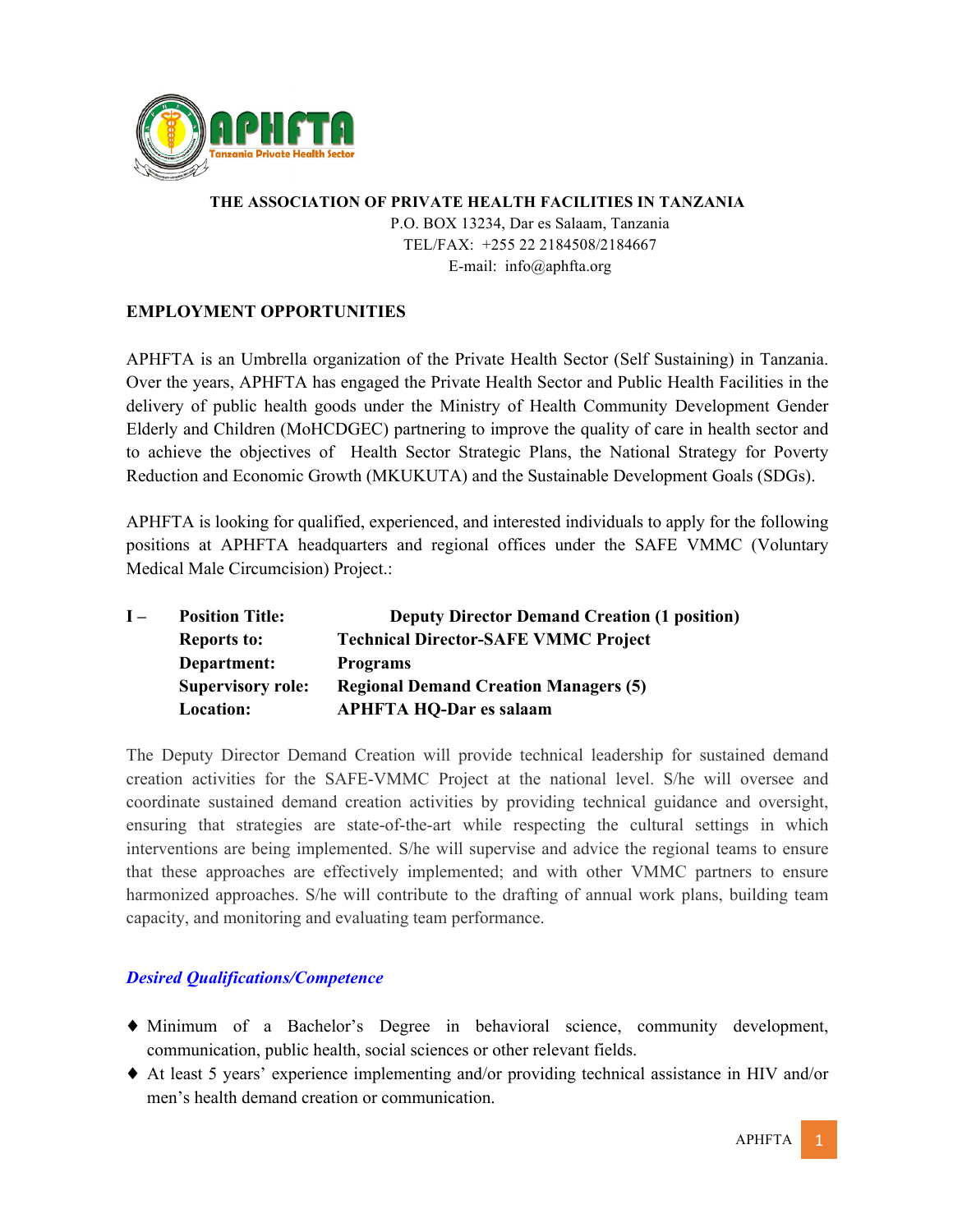- ♦ At least 5 years' experience in implementing and/or providing technical assistance in donorfunded projects and in the design and implementation of overseas health projects; preferably in Tanzania.
- ♦ Demonstrated experience training clinical and community-based healthcare workers on VMMC community mobilization
- ♦ Demonstrated experience providing capacity building assistance at individual and organizational levels
- ♦ Excellent diplomacy skills and a proven ability to establish and sustain interpersonal and professional relationships with MoHCDGEC at national, Sub-national, and Council levels, as well as representatives from other key stakeholders such as NGOs, partners, the private sector and other donors.
- ♦ Experience working closely with national HIV/AIDS control programs and regional health authorities.
- ♦ Demonstrated in-depth understanding of Tanzania healthcare system, both public and private health sectors, experience living and working in Tanzania preferred
- ♦ Expertise in research to practice—identifying and adapting best practices to specific project contexts
- ♦ Excellent verbal, written interpersonal and presentation skills in English and Swahili
- ♦ Proficiency in Microsoft Office
- $\blacklozenge$  Ability to travel nationally (up to 40% of the time) to project sites

| $H -$ | <b>Position Title:</b>   | <b>Deputy Director Project Coordination (1 position)</b> |
|-------|--------------------------|----------------------------------------------------------|
|       | <b>Reports to:</b>       | <b>Technical Director-SAFE VMMC Project</b>              |
|       | Department:              | <b>Programs</b>                                          |
|       | <b>Supervisory role:</b> | <b>Regional Coordinators (3)</b>                         |
|       | Location:                | <b>APHFTA HQ-Dar es salaam</b>                           |

Deputy Director Project Coordinator, she/he will ensure that project outputs and outcomes are delivered successfully. She/he will be accountable for building and leading project team to deliver the agreed outcomes within time, cost and quality constraints. She/he will provide strong project leadership and ensuring good project management disciplines and ways of working are in place across the team. She/he will also coordinate the documentation of learn lessons from the projects and consider how to align incentives to help deliver the project's objectives.. She/he will lead a diverse and multi-disciplinary project team including making sure the team has the diversity of capability needed. She/he will provide clear direction and build a delivery-focused culture including maintaining morale, driving performance and a positive culture throughout the project life cycle.

- ♦ At least 5 years of experience preferred
- ♦ Bachelors degree in any health related field, social sciences or any relevant field (or equivalent work experience) required, masters degree strongly preferred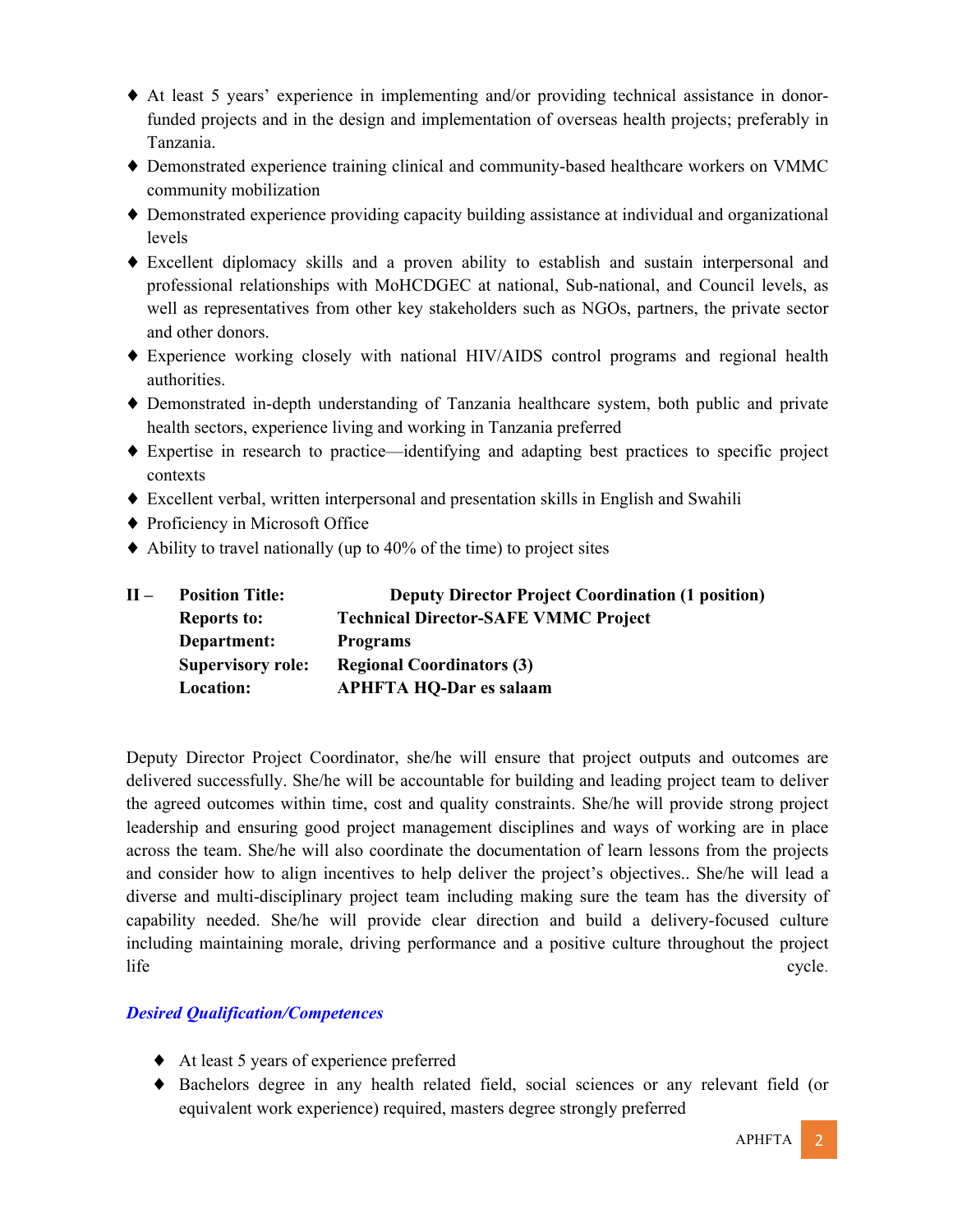- ♦ Demonstrated knowledge and experience with project management and continuous improvement methodologies.
- ♦ People development, mentoring and management experience
- ♦ Advanced project and change leadership skills
- ♦ Ability to exercise sound judgment and critical thinking skills
- ♦ Excellent oral and written communication and strong interpersonal skills, ability to work at all levels of the organization.
- ♦ Strong relationship management skills required.
- ♦ Experience developing, analyzing and recommending strategic approaches to efficiently drive Project activities implementation
- ♦ Ability to prioritize competing priorities, negotiation and consensus building skills, group facilitation.
- ♦ Proven capabilities and leadership in project and change management

| Ш-        | <b>Position Title:</b>   | Deputy Director Monitoring, Evaluation & Learning (1) |
|-----------|--------------------------|-------------------------------------------------------|
| position) |                          |                                                       |
|           | <b>Reports to:</b>       | <b>Technical Director-SAFE VMMC Project</b>           |
|           | Department:              | <b>Programs</b>                                       |
|           | <b>Supervisory role:</b> | <b>Monitoring and Evaluation Officer (1)</b>          |
|           | Location:                | <b>APHFTA HQ-Dar es salaam</b>                        |

The Deputy Director MEL oversees the monitoring, evaluation, and learning components of the project. S/he leads the development and management of the MEL Plan. S/he develops and maintains systems to collect data and leads analysis to produce information on inputs, outputs, outcomes, and impact of the project. S/he collaborates with and oversees regional data managers to provide feedback on data collection and indicators; analyzes data reported; and supports training of M&E personnel in quality assurance methods. S/he collaborates with the project team to design operations research (OR) to support learning, evaluation, and planning, and oversees the implementation of OR projects as well as analysis, dissemination, and use. S/he shares MEL data and improvement plans as well as strategies for implementation improvements for greater project impact with the project team.

- Master's degree or its International Equivalent required in monitoring and evaluation, public health, demography, social science, economics, or relevant discipline;
- At least 7 years of experience related to monitoring, evaluating, and reporting on United States Government (USG) projects related to HIV/AIDs;
- Experience in the design and implementation of M&E systems for USG-funded projects, (particularly USAID), preferably in Tanzania;
- Strong understanding of HIV/AIDS data and HIV/AIDS indicators;
- Strong analytical skills and ability to articulate technical information clearly and effectively to both technical and non-technical audiences;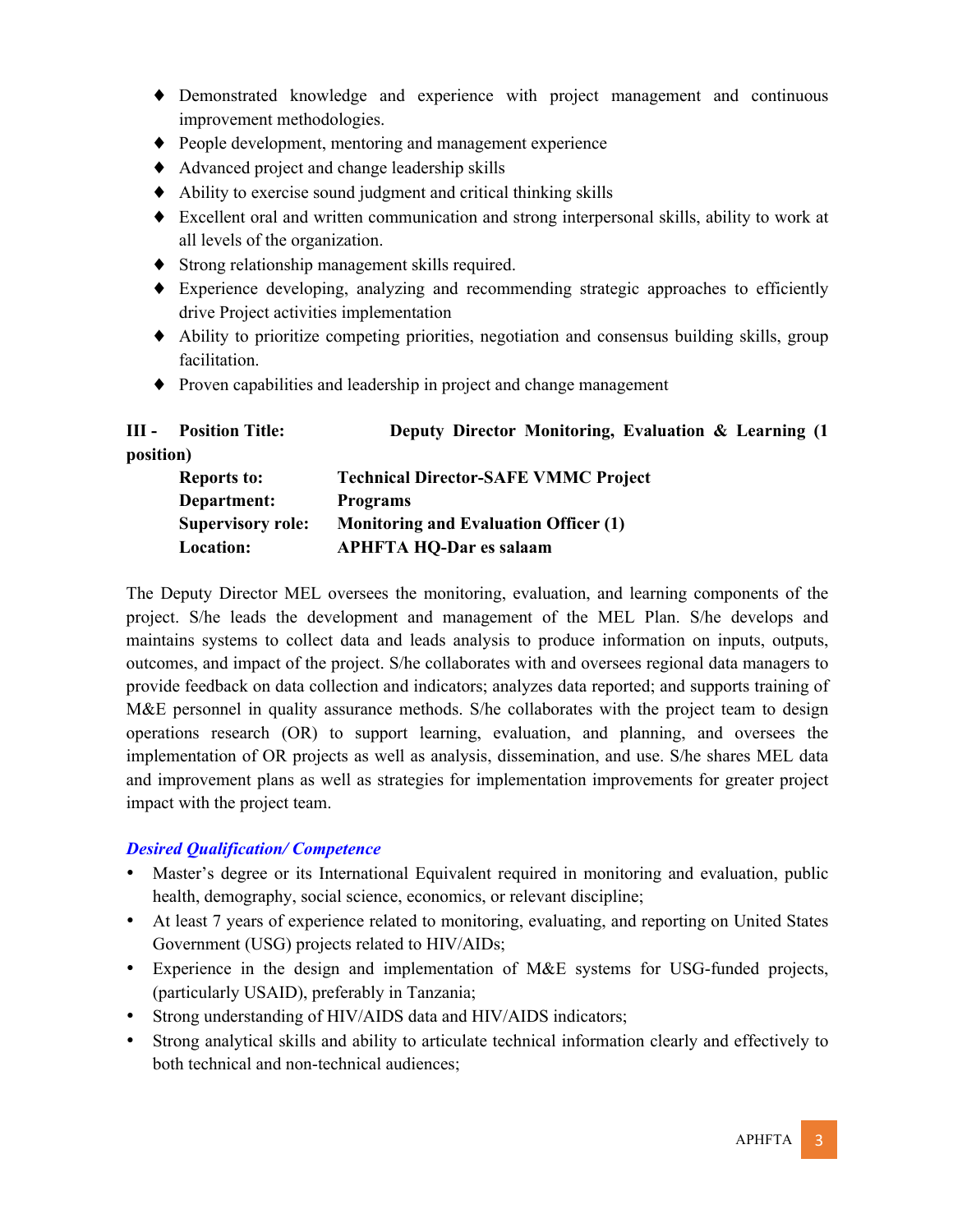- Excellent report writing, analytical, and communication skills, including oral presentation skills;
- Mastery of the design and implementation of qualitative and quantitative data collection methodologies; experience with complexity-aware monitoring and adaptive management models is desired;
- Computer skills, including MS Office, Access and Excel, and mobile/internet data collection software (ODK, Kobo, Survey Monkey and others);
- Experience supervising and mentoring staff;
- Must have demonstrated ability to work in complex environments, work across different cultures, and manage and coordinate with diverse staff to deliver impact within agreed timelines;
- Fluency in English and Swahili required.

| $\bf{IV}$ - | <b>Position Title:</b>   | <b>Deputy Director Clinical Services (1 position)</b> |
|-------------|--------------------------|-------------------------------------------------------|
|             | <b>Reports to:</b>       | <b>Technical Director-SAFE VMMC Project</b>           |
|             | Department:              | <b>Programs</b>                                       |
|             | <b>Supervisory role:</b> | <b>Regional Technical Advisors (5)</b>                |
|             | Location:                | <b>APHFTA HQ-Dar es salaam</b>                        |

Deputy Director Clinical services will provide technical and implementation oversight for SAFE VMMC activities. This includes working with Project Technical Director to ensure technical quality of all activities in support of the project's overall goals. She/he will also work closely with the clinical/technical teams at National, Regional and council levels to achieve set targets. She/he will in collaboration with Deputy Director Project Coordination work in coordination with relevant project stakeholders, while assuring the quality and safety of VMMC services.

- A Medical Degree (doctor or nursing) with at least 5 years' experience implementing and/or providing technical assistance in HIV prevention, care and treatment, especially VMMC
- At least 5 years' experience in implementing donor-funded projects and in the design and implementation of overseas health projects
- Demonstrated experience in training clinical and community-based healthcare workers on VMMC
- Demonstrated experience providing capacity building assistance on VMMC activities
- Skilled in at least two or more of the following technical areas: strengthening service delivery projects; training; performance and quality improvement; monitoring and evaluation
- Demonstrated experience with a mix of practical technical skills in HIV prevention, care and treatment necessary for strengthening VMMC service delivery at the regional, national, clinical and community-level
- Demonstrated in-depth understanding of Tanzania healthcare system, particularly the public health system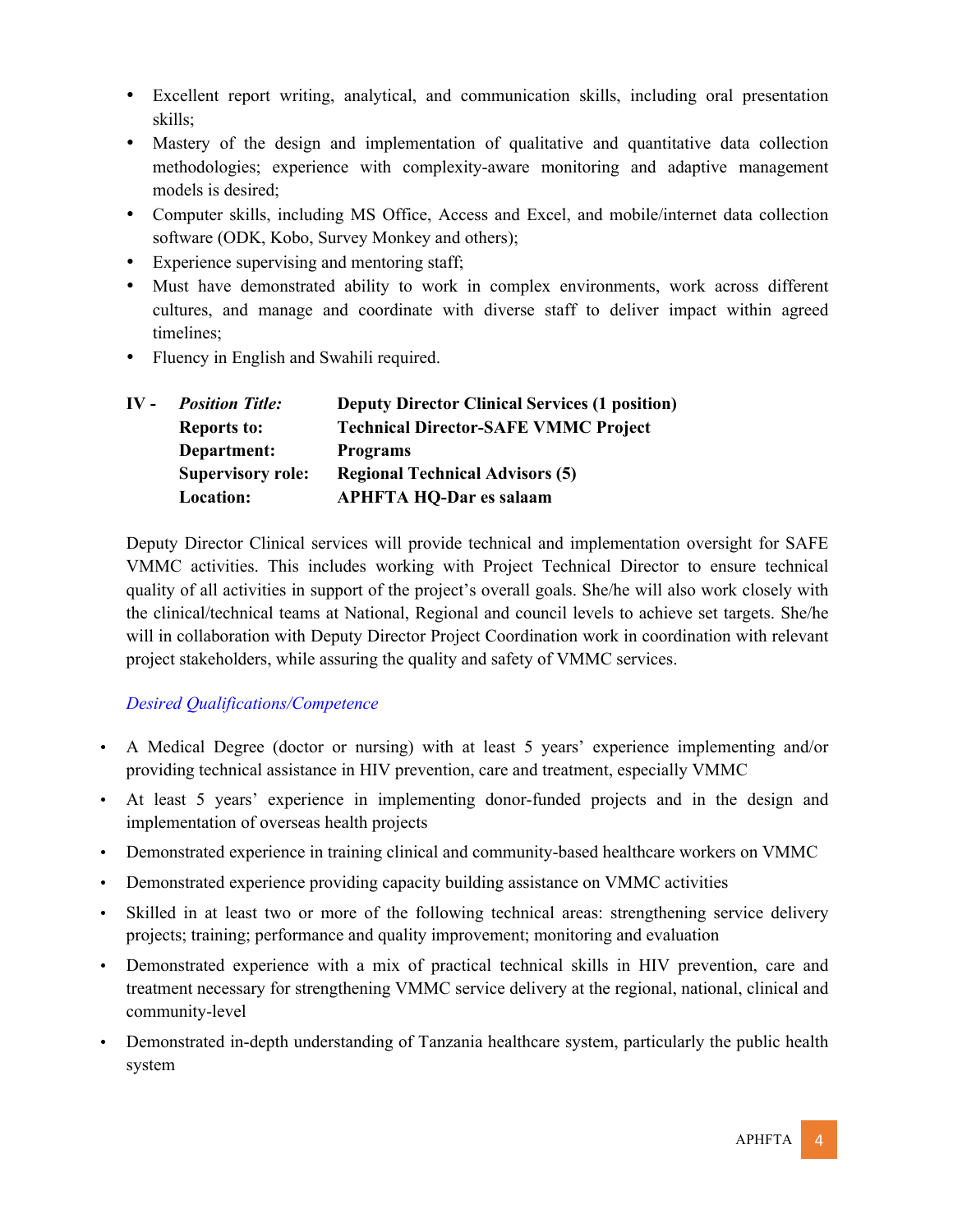- Familiarity with USAID and PEPFAR administrative, management and reporting procedures and systems
- Proven track record managing a project team composed of several technical experts and fostering team work
- Excellent skills and a proven ability to establish and maintain interpersonal and professional relationships
- Expertise in operational research that includes identifying and adapting best practices to specific project contexts
- Excellent verbal, written interpersonal and presentation skills in English
- Proficiency in Microsoft Office and Excel

| ${\bf V}$ - | <b>Position Title:</b>   | <b>Project Accountant (1 position)</b>         |
|-------------|--------------------------|------------------------------------------------|
|             | <b>Reports to:</b>       | <b>Finance and Administration Director</b>     |
|             | Department:              | <b>Finance and Administration</b>              |
|             | <b>Supervisory role:</b> | <b>Regional Procurement cum Accountant (5)</b> |
|             | Location:                | <b>APHFTA HQ-Dar es salaam</b>                 |

The job involves performing accounts and general administrative duties, working in close collaboration with department heads. Ensuring proper financial management, assisting in the preparation of annual budgets and strict adherence to finance and administrative policies of APHFTA and USG. Ensuring proper asset management, including procurement, labeling and updating the asset registers. In addition, oversee the day-to- day financial operations and be accountable for organizing and providing high quality financial services to the program including sub-grantees and Implementing Partners.

- First degree in finance or related field, plus CPA (T) or its equivalent. Having a second degree on Business Management or related field, will be an added advantage.
- At least 6 years of experience and having an experience working with the donor financed project particularly USAID, will be an added value;
- Specialized knowledge in an automated Accounting packages.
- Good understanding of international and local organizations financial practices.
- Excellent budgeting and financial management knowledge as well as use and literate upon computer programs.
- Ability to communicate effectively in English and Swahili, both verbally and in writing
- Exceptional computer skills, particularly in Microsoft Excel, and experience using commercially available accounting software
- Demonstrated success in managing sub-grant including risk assessment and capacity-building for grant-worthiness.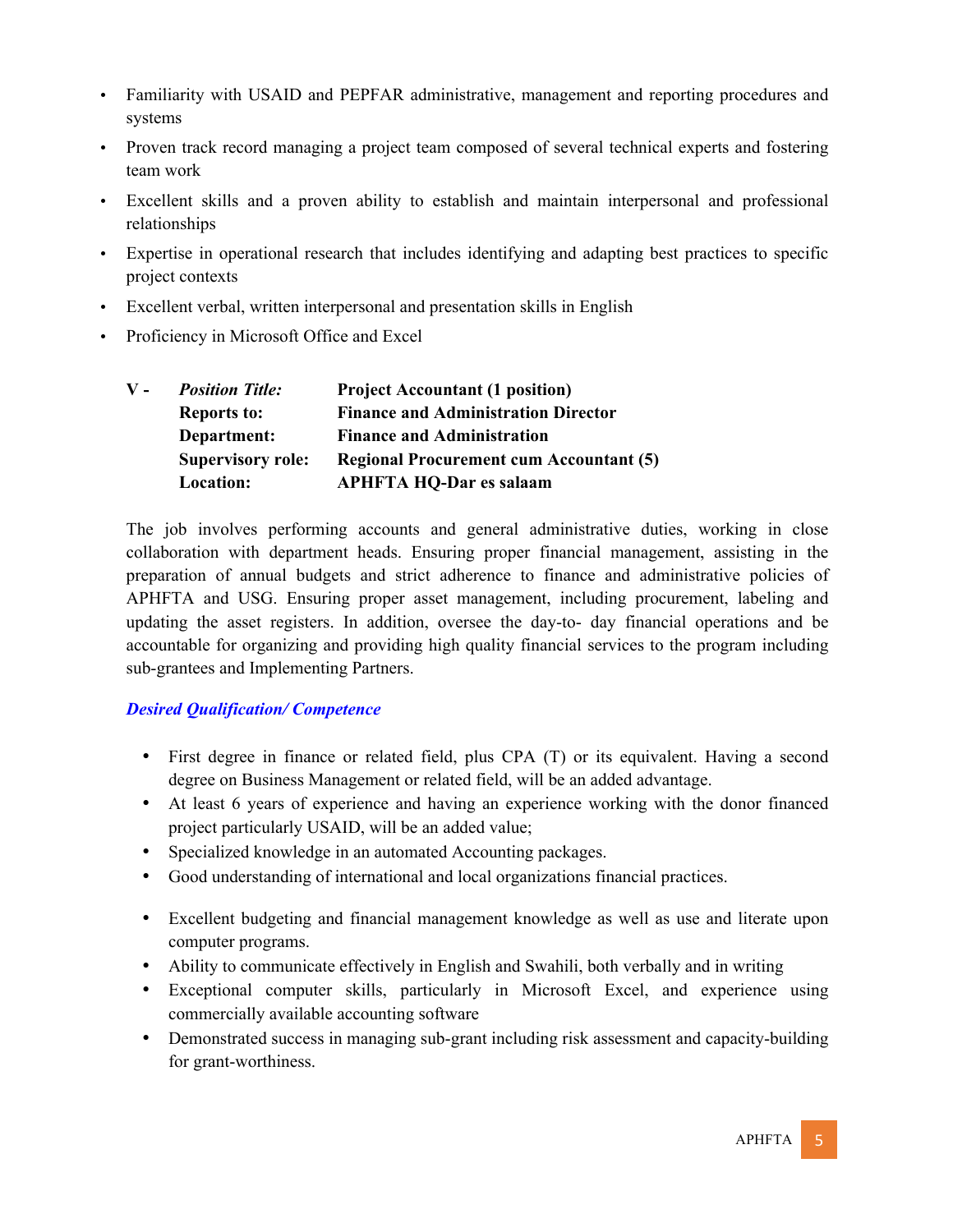|                          | Monitoring, Evaluation & Learning Manager (1 position) |
|--------------------------|--------------------------------------------------------|
| <b>Reports to:</b>       | <b>Deputy Director MEL</b>                             |
| Department:              | <b>Programs</b>                                        |
| <b>Supervisory role:</b> | <b>Regional Data Managers (5)</b>                      |
| Location:                | <b>APHFTA HQ-Dar es salaam</b>                         |
|                          | <b>Position Title:</b>                                 |

To oversee and manage the SAFE VMMC Project planning, monitoring, evaluation, and knowledge management. She/he will further be vested with roles of managing compliance throughout the project implementation as per of the project MEAL framework, quality assurance strategies, capacity building of internal team and partners, as well as to ensure all projects aspects comply with USAID and APHFTA M&E guidelines.

### *Desired Qualifications/Competence*

- First degree in Statistics, Social Sciences, Public Health or its equivalent, possession of Professional training in M&E with at least five (5) years of relevant work experience.
- Must have hands on experience in statistical analysis packages STATA; SPSS, Epi info etc with excellent quantitative and qualitative methodologies.
- Should have experience in data management preferably in the Health Systems or Disease specific related programs.
- Familiarity with Government of Tanzania M&E frameworks and systems within the health sector, Donor's M&E frameworks such as the USAID, will be an added value.

|  | <b>VII</b> - <b>Position Title</b> : | <b>Assistant Administration Officer (1 position)</b> |
|--|--------------------------------------|------------------------------------------------------|
|  | <b>Reports to:</b>                   | <b>Finance and Administration Director</b>           |
|  | Department:                          | <b>Finance and Administration</b>                    |
|  | <b>Supervisory role:</b>             | None                                                 |
|  | Location:                            | <b>APHFTA HQ-Dar es salaam</b>                       |

S/he will be responsible for functions in the offices associated with Human Resource Management, property management including IT, equipment and transportation while managing the SAFE VMMC inventory assets and ensuring that the master database inventory is updated. S/he will Maintain administration files and records, Oversee the leases and subleases, Assist in procurement of goods and services, Oversee maintenance and mileage log books for all motor vehicles, Incharge of motor vehicles including coordination of daily drivers' duties, Assist in annual project budgeting process regarding administrative components, Coordinates duties and activities of Drivers, Admin Assistant, Stores Clerk and Receptionist, Manage all office facilities, equipment and vehicles

- Bachelor's degree in Business Administration, office management, social sciences or related area.
- A minimum of Four years' experience working for a national or international NGO in an administrative capacity.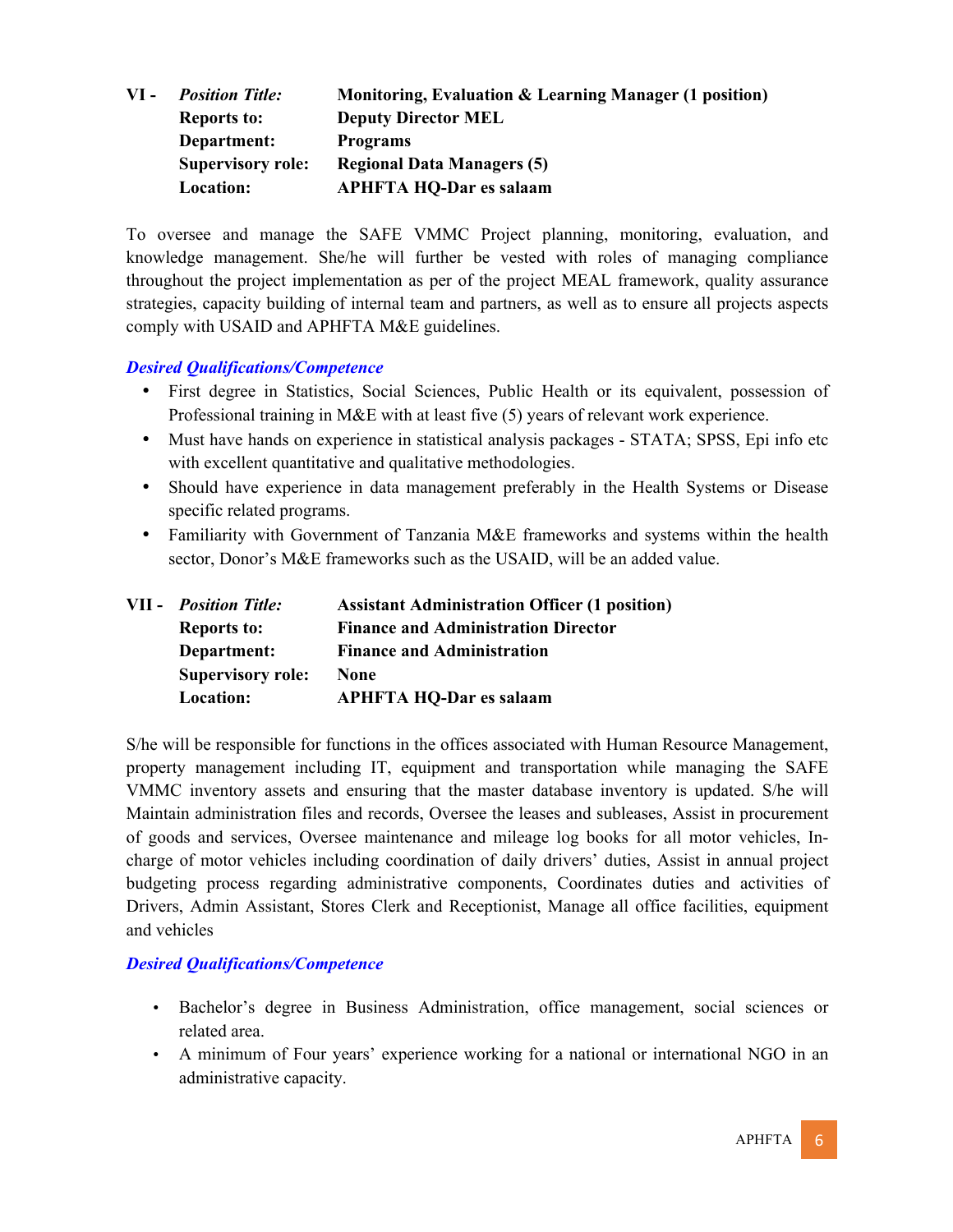- Proven experience in managing a variety of office functions including procurement, management of property, equipment, vehicle fleet, information technology, insurance and security issues.
- Demonstrated ability in Microsoft Office computer packages.
- Ability to plan and work independently and make decisions without close supervision.
- Organized, accurate, efficient and capable of thoroughly handling detailed work assignments.
- Proven ability to work in teams as a team member, player and leader and supervise team members.

| <b>VIII</b> - <i>Position Title</i> : | IT Manager (1 position)                    |
|---------------------------------------|--------------------------------------------|
| <b>Reports to:</b>                    | <b>Finance and Administration Director</b> |
| Department:                           | <b>Finance and Administration</b>          |
| <b>Supervisory role:</b>              | <b>None</b>                                |
| Location:                             | <b>APHFTA HQ-Dar es salaam</b>             |

The IT manager will be responsible for coordinating, planning, and leading computer-related activities in an organization. S/he will help to determine the IT needs of an organization and will be responsible for implementing computer systems to fulfill the organization's information systems requirements. The IT manager will also manage telecommunications systems and other electronic support systems related to APHFTA operations. The IT manager will also monitor performance of information technology systems to determine cost and productivity levels, and to make recommendations for improving the IT infrastructure, help define IT infrastructure strategy, architecture, and processes, analyze business requirements by partnering with key stakeholders across the organization to develop solutions for IT needs and troubleshoot hardware and software issues related to internal IT

- Bachelor's degree in Information Technology, Computer Science, Information Systems, or a related field, or equivalent experience
- 2-5 years of experience working in IT operations
- Experience leading and managing large IT projects and rolling out IT infrastructures across various technologies
- Excellent working knowledge of computer systems, security, network and systems administration, databases and data storage systems, and phone systems
- Strong critical thinking and decision-making skills
- Excellent project management skills and strong ability to prioritize
- Firm grasp on IT infrastructure and operations best practices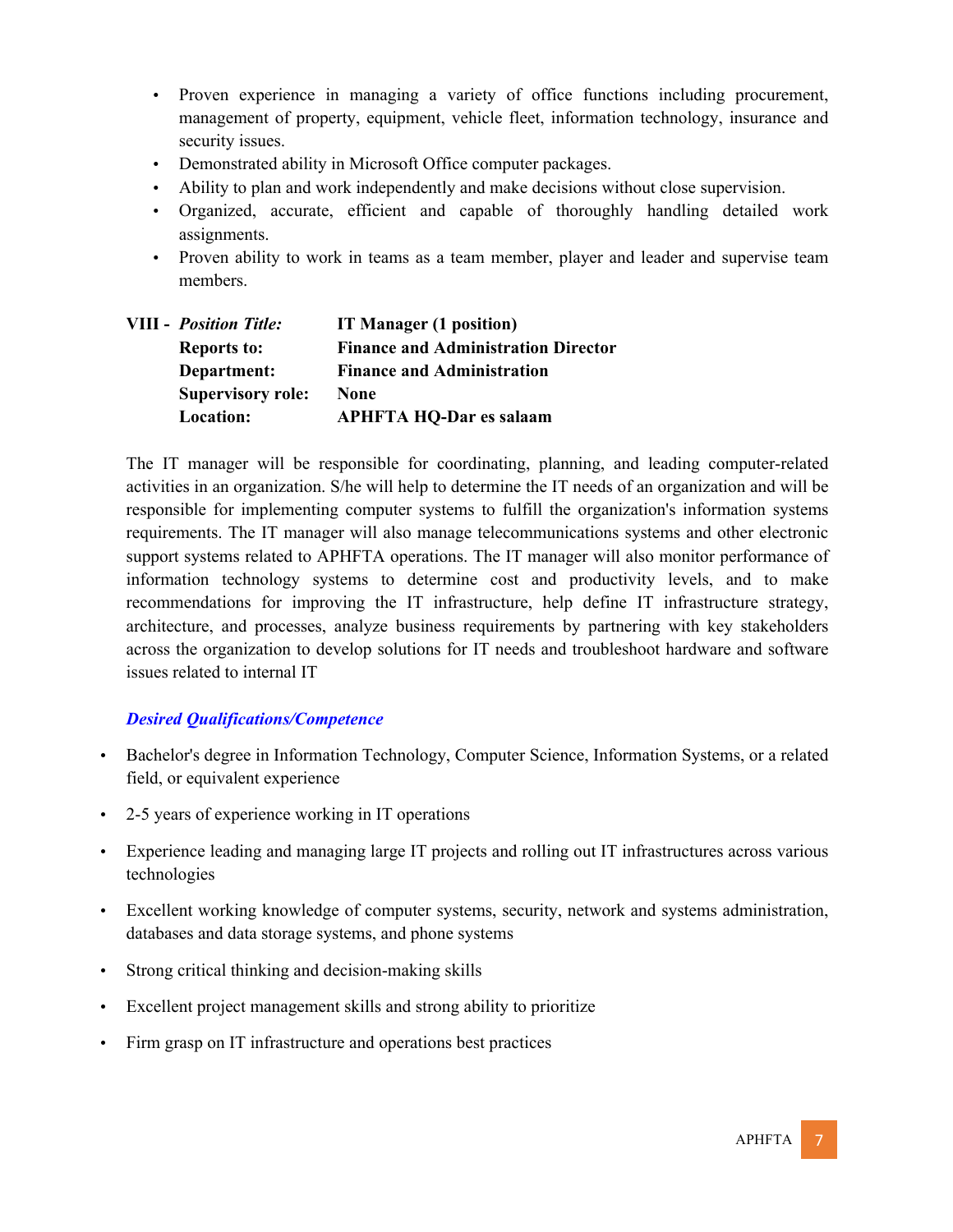**IX -** *Position Title* **: Supply Chain and Procurement Manager (1 position) Reports to: Finance and Administration Director Department: Finance and Administration Supervisory role: Regional supply chain and Procurement Advisors (3) Location: APHFTA HQ-Dar es salaam**

Provide technical guidance to SAFE VMMC project supply chain management that will include but not limited to Quantification (forecasting and supply planning), Local procurement of commodities, Product selection, Importation / Product Registration, Distribution, Waste management and Quality Assurance. She/he will lead in the design, operation, and monitoring and evaluation of supply chains responsible for the provision of SAFE VMMC commodities. She/he will Work closely with National and regional project management team in developing strategies and solutions around the VMMC supply chain, including lessons learned. She/he will support the regional project management team with the improvement of supply chains for SAFE VMMC medicines, supplies and commodities at VMMC sites. She/he will support Regional VMMC supply and Procurement Manager in VMMC outreach preparation and execution.. She/he will also contribute to or write Procurement and Supply reports and other relevant documents.

- Bachelor's Degree in public health, sciences, supply chain, business administration, or a related field.
- Minimum of 5 years' experience in the design and development of systems design, implementation, monitoring and evaluation of supply chain systems at the country level, preferably with knowledge of VMMC or related commodities,
- Experience with quantification or supply chain management tasks related to medical equipment and other consumables required.
- Experience working with USAID, PEPFAR in assessing and designing improvements and technical guidance of VMMC or similar public health service delivery efforts will be an advantage
- Current knowledge of existing developments in the field of VMMC or related commodity procedures, equipment, and supplies at the country level desired.
- Excellent written and oral communication skills in English and Kiswahili languages.
- A proven ability to work as part of a team and to be self-managing.
- Experience with statistic software ( Epi Info, SPSS) will be an advantage

| X - | <b>Position Title:</b>   | <b>Regional VMMC Coordinator (5 positions)</b>                |
|-----|--------------------------|---------------------------------------------------------------|
|     | <b>Reports to:</b>       | <b>Deputy Director Project Coordination</b>                   |
|     | Department:              | <b>Programs</b>                                               |
|     | <b>Supervisory role:</b> | <b>All Regional Staff</b>                                     |
|     | Location:                | <b>APHFTA Regional officers (Morogoro, Iringa and Tabora)</b> |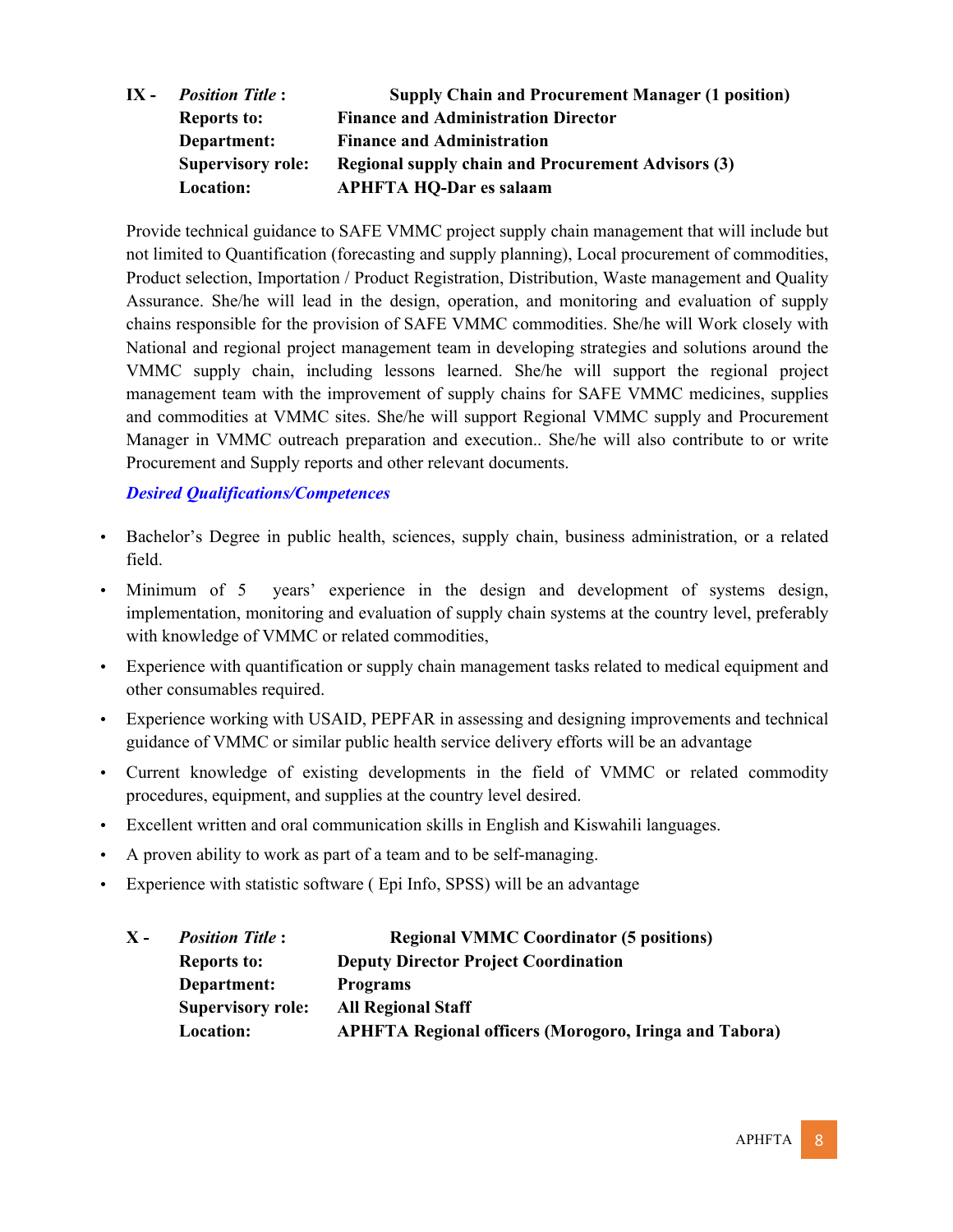Regional Coordinator(s) will oversee the project activities within their respective regions and will report to the Deputy Director Project Coordination.. The Regional VMMC Coordinator will ensure the highest quality of VMMC service provision that adheres to international and national standards/protocols. She/he will provide overall strategic leadership and direction to ensure achievement of Project objectives and targets at the region. She/he work hand in hand with the Regional and Council Health Management Teams (R&CHMTs) and Cascade Teams in ensuring that implementation of the Project's activities is sustainably aligned with and done according to the government policies and procedures.

### *Desired qualifications/ Competencies*

- A Degree medicine, public health, social sciences or any health related field.
- At least 3 years' experience implementing and/or providing technical assistance in HIV prevention, care and treatment, especially VMMC
- Demonstrated experience in training clinical and community-based healthcare workers on health related matters
- Skilled in at least two or more of the following technical areas: strengthening service delivery projects; training; performance and quality improvement; monitoring and evaluation
- Demonstrated in-depth understanding of Tanzania healthcare system, particularly the public health system
- Proven track record managing a project team composed of several technical experts and fostering team work
- Excellent skills and a proven ability to establish and maintain interpersonal and professional relationships
- Expertise in operational research that includes identifying and adapting best practices to specific project contexts
- Excellent verbal, written interpersonal and presentation skills in English
- Proficiency in Microsoft word and Excel

| XI - | <b>Position Title:</b>   | <b>Regional VMMC Demand Creation Manager (5 positions)</b>     |
|------|--------------------------|----------------------------------------------------------------|
|      | <b>Reports to:</b>       | <b>Regional Coordinator</b>                                    |
|      | Department:              | <b>Programs</b>                                                |
|      | <b>Supervisory role:</b> | <b>Regional Voluntary Community Advocates and CSOs</b>         |
|      | Location:                | <b>APHFTA Regional officers (Morogoro, Iringa, and Tabora)</b> |

Regional Demand Creation Manager will oversee outreach activities and communication of VMMC service availability as implemented by the CBO/CSOs. She/he will in collaboration with identified regional CBO/CSOs develop, implement and monitor regional demand creation plans for each target population. She/he will work closely with National Project Staff and Regional Project team including health care providers, local authorities, community members to identify VMMC service delivery issues that impede access to care and uptake of services. She/he will in collaboration with Deputy Director Demand Creation Council Health Management team and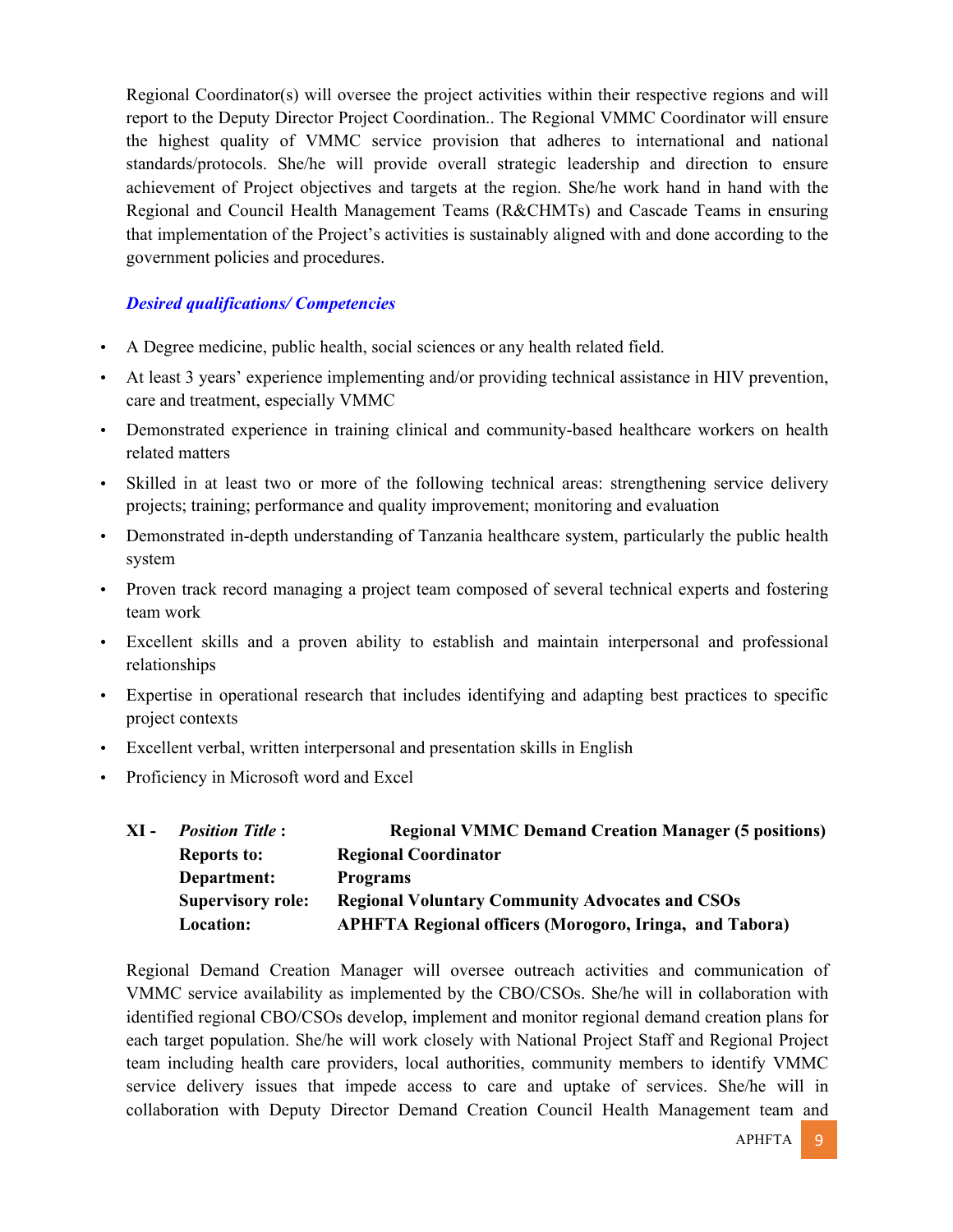community members develop, test, and implement demand creation tools and strategies. She/he will ensure that Council Comprehensive Health Plan include VMMC advocacy and demand creation elements. She/he will mentor and train other project team members of VMMC best practice; ethics and demand creation strategies including culturally acceptable Community mobilization activities.

She/he will also ensure that ethical demand creation practices are followed at all times throughout the project tenure. She/he will provide regular feedback to Deputy Director Demand Creation and Project Regional Management on VMMC client(s) recruitment and response, including barriers to health service uptake. She/he will strategically plan and conduct community mapping and demographic profiling in order to ensure maximum VMMC service uptake. She/he will, in collaboration with Regional Data Manager conduct monitoring and evaluation tasks for VMMC activities, including collecting, analyzing and reviewing data as needed.

### *Desired qualifications/Competencies*

- ♦ Minimum of a Bachelor's Degree in behavioral science, community development, communication, public health, social sciences or other relevant fields.
- ♦ At least 2 years' experience implementing and/or providing technical assistance in HIV and/or men's health demand creation or communication.
- ♦ Demonstrated experience training clinical and community-based healthcare workers on community mobilization
- ♦ Demonstrated experience providing capacity building assistance at individual and organizational levels
- ♦ Experience working closely with regional health authorities.
- ♦ Demonstrated in-depth understanding of Tanzania healthcare system, both public and private health sectors, experience living and working in Tanzania preferred
- ♦ Excellent verbal, written interpersonal and presentation skills in English and Swahili
- ♦ Proficiency in Microsoft Office

| (3 positions)                                                               |  |
|-----------------------------------------------------------------------------|--|
| <b>Regional Coordinator</b><br><b>Reports to:</b>                           |  |
| <b>Finance and Administration</b><br>Department:                            |  |
| <b>Supervisory role:</b><br><b>Store Managers</b>                           |  |
| <b>APHFTA Regional officers (Morogoro, Iringa, and Tabora)</b><br>Location: |  |

The regional VMMC Supply Chain & Procurement Manager will be responsible for storage and distribution of VMMC commodities to VMMC service sites in their respective regions (i.e. in each of their respective councils).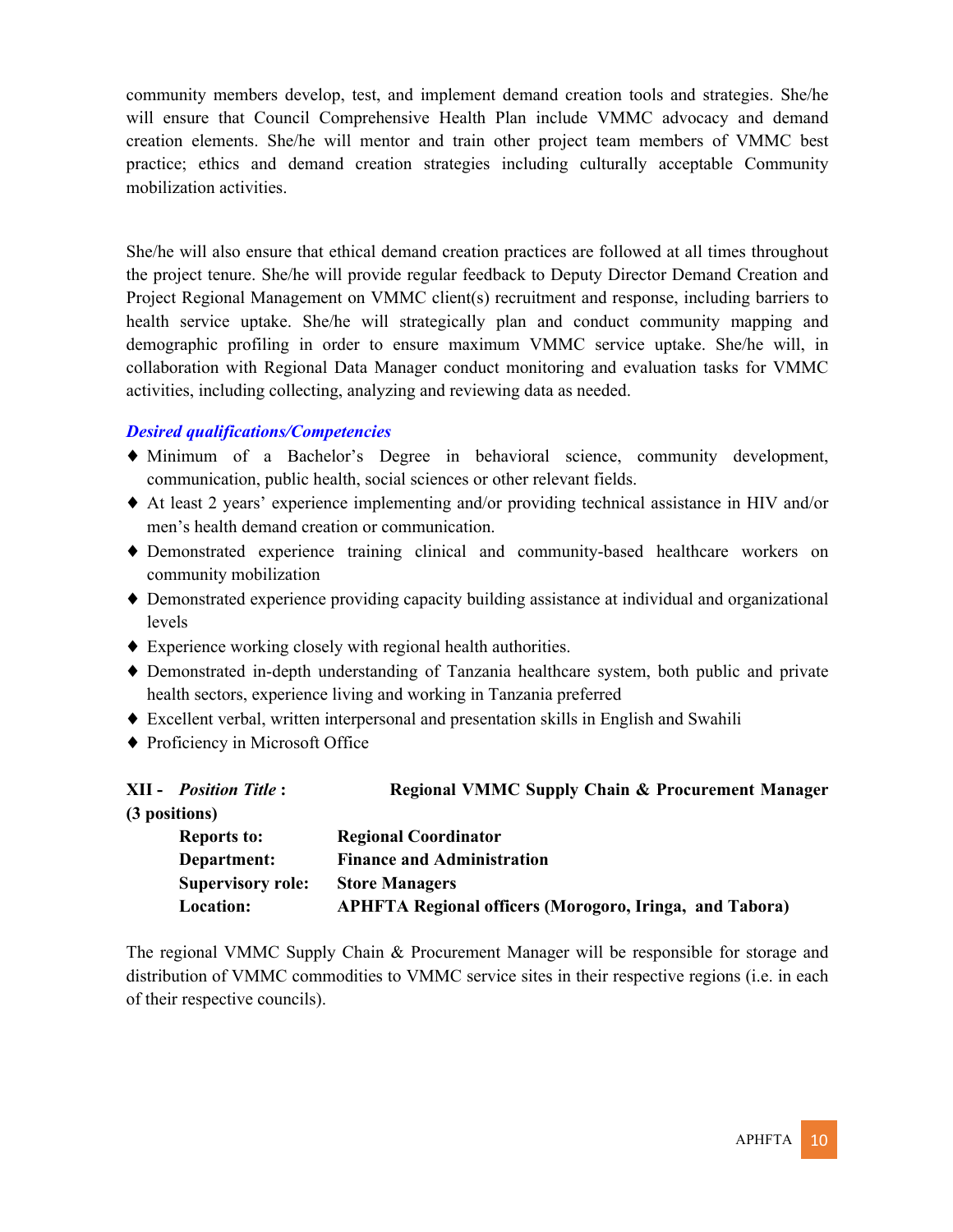### *Desired qualifications/Competencies*

- Bachelor's Degree in public health, sciences, supply chain, business administration, or a related field.
- Experience with quantification or supply chain management tasks related to medical equipment and other consumables required.
- Current knowledge of existing developments in the field of VMMC or related commodity procedures, equipment, and supplies at the country level desired.
- Excellent written and oral communication skills in English and Kiswahili languages.
- A proven ability to work as part of a team and to be self-managing.
	- Proficiency in Microsoft Office

|     | <b>XIII-</b> <i>Position Title</i> : | <b>Regional VMMC Technical/Quality Assurance Advisors</b>      |
|-----|--------------------------------------|----------------------------------------------------------------|
| (5) |                                      |                                                                |
|     | <b>Reports to:</b>                   | <b>Regional Coordinator</b>                                    |
|     | Department:                          | <b>Programs</b>                                                |
|     | <b>Supervisory role:</b>             | None                                                           |
|     | Location:                            | <b>APHFTA Regional officers (Morogoro, Iringa, and Tabora)</b> |

The Regional VMMC Technical Advisors will be responsible for quality VMMC clinical services at the VMMC service sites in the respective regions. She/he will lead VMMC Project continuous quality improvement activities in collaboration with other implementing partners. She/he will work closely with regional and council health teams to conduct regular routine clinical assessments and supervision visits to VMMC sites and activities to strengthen clinical systems for the provision of a comprehensive HIV-prevention package including VMMC services. She/he will Support and mentor VMMC field staff to promote linkages to care and treatment services. Work in collaboration with program staff to equip the VMMC sites with materials needed to perform largescale VMMC services with quality and safety. Support the development and sharing of best practices and lessons learned with key stakeholders (N/PDOH, technical partners, and other Jhpiego country teams), and remain up-to-date with developments in the fields of VMMC and HIV in order to disseminate information to the Project team and She/he will participate on the writing of monthly, quarterly and annual reports and other documents for dissemination of SAFE VMMC activities.

- A Degree medicine, public health, social sciences or any health related field.
- At least 3 years' experience implementing and/or providing technical assistance in HIV prevention, care and treatment, especially VMMC
- Demonstrated experience in training clinical and community-based healthcare workers on health related matters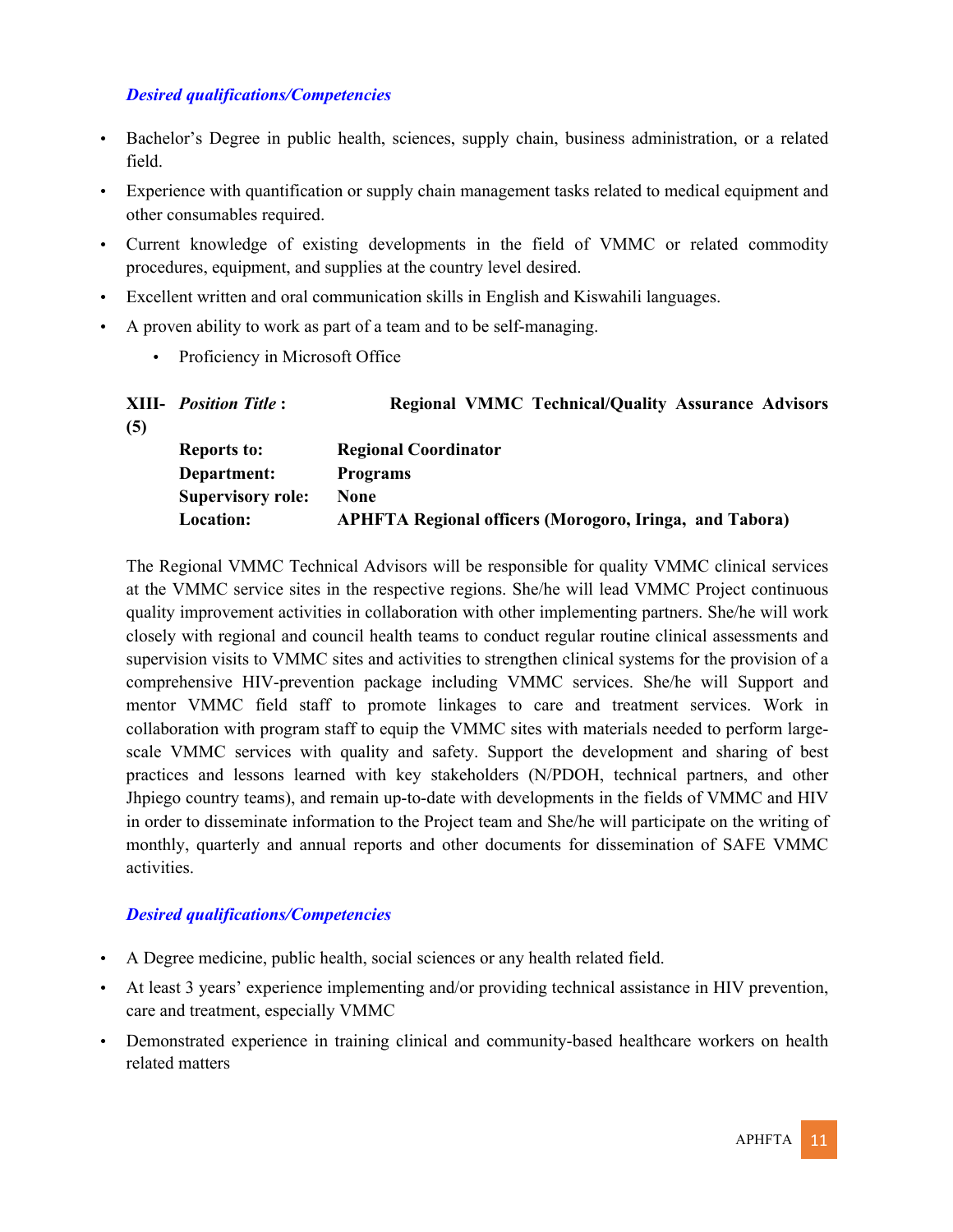- Skilled in at least two or more of the following technical areas: strengthening service delivery projects; training; performance and quality improvement; monitoring and evaluation
- Demonstrated in-depth understanding of Tanzania healthcare system, particularly the public health system
- Proven track record managing a project team composed of several technical experts and fostering team work
- Excellent skills and a proven ability to establish and maintain interpersonal and professional relationships
- Expertise in operational research that includes identifying and adapting best practices to specific project contexts
- Excellent verbal, written interpersonal and presentation skills in English
- Proficiency in Microsoft word and Excel

| XIV - Position Title :   | <b>Regional VMMC Data Manager (5 positions)</b>                |
|--------------------------|----------------------------------------------------------------|
| <b>Reports to:</b>       | <b>Regional Coordinator</b>                                    |
| Department:              | <b>Programs</b>                                                |
| <b>Supervisory role:</b> | <b>Council Data Entrants</b>                                   |
| Location:                | <b>APHFTA Regional officers (Morogoro, Iringa, and Tabora)</b> |

The Regional Data Manager will be responsible for management of SAFE VMMC Project related data at the facility level within the allocated region/s; This involves data collection, compilation, analysis, validation throughout the project implementation as per of the MEAL framework. She/he will participate on facility based supervision and capacity building of internal the site staff and CHMT to set a groundwork and relationship for efficient data collection.

S/he collaborates with MEL Manager to provide feedback on data collection and indicators; analyzes data reported. The Regional VMMC Data Managers will work with Council Data Entrants to ensure optimal data management from the VMMC service sites in their respective regions.

- First degree in Statistics, Social sciences, Public health, health system or Human Resource or its equivalent,
- Possession of Professional training in M&E with at least three (3) years of relevant work experience.
- Must have hands on experience in statistical analysis packages STATA; SPSS, Epi info etc. with excellent quantitative and qualitative methodologies.
- Should have experience in data management preferably in the Health Systems, Human resource data or Disease specific related programs.
- Familiarity with Government of Tanzania M&E frameworks and systems within the health sector, Donor's M&E frameworks such as the USAID, will be an added advantage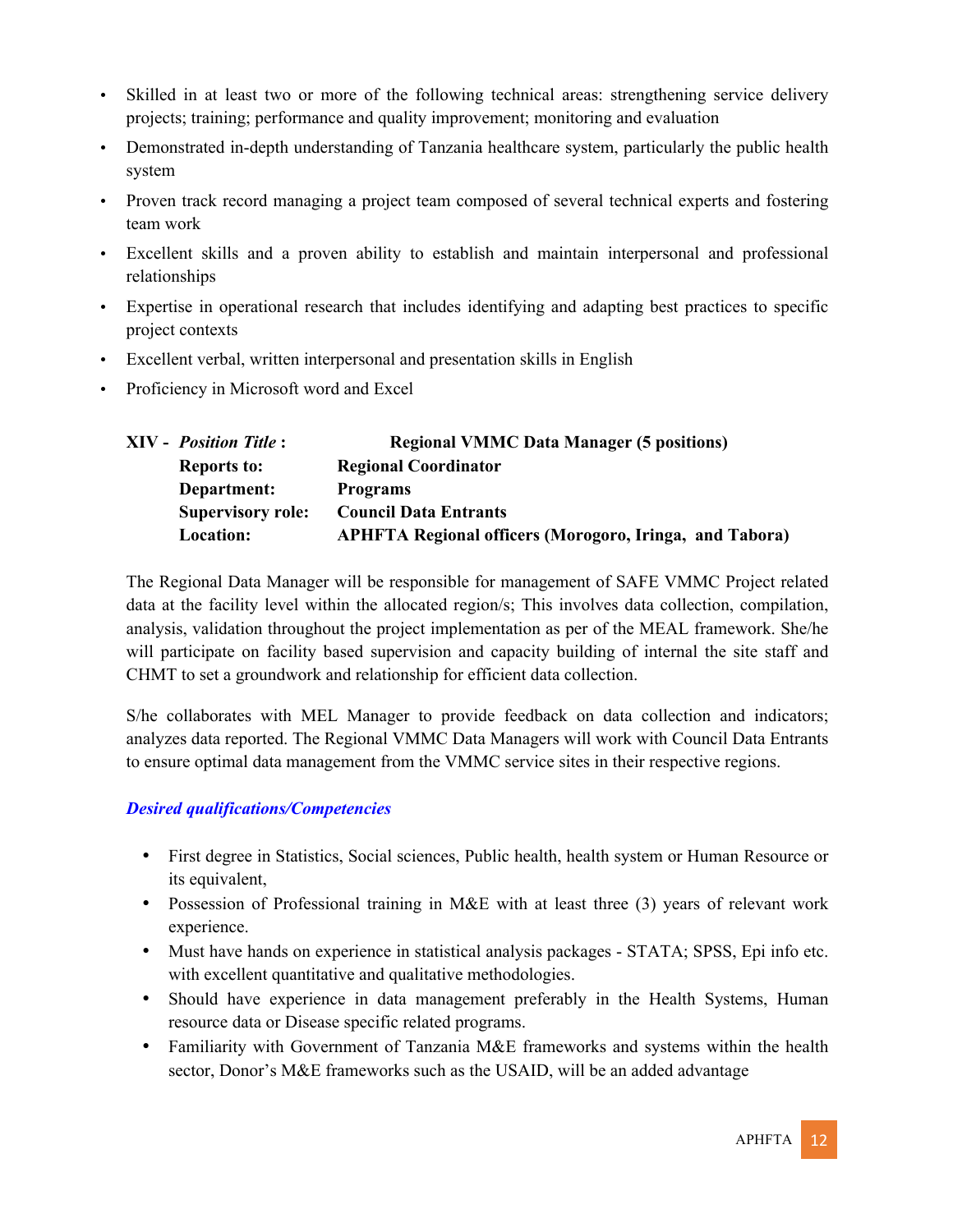|  | <b>XV</b> - <i>Position Title</i> : | <b>Regional Accountant-cum-Admin Assistant (5 positions)</b>   |
|--|-------------------------------------|----------------------------------------------------------------|
|  | <b>Reports to:</b>                  | <b>Project Accountant</b>                                      |
|  | Department:                         | <b>Finance and Administration</b>                              |
|  | <b>Supervisory role:</b>            | None                                                           |
|  | Location:                           | <b>APHFTA Regional officers (Morogoro, Iringa, and Tabora)</b> |

The Project Accountant cum Administrative Officer shall be responsible for (i) the accurate and appropriate recording of disbursements of Project funds; maintaining the set of books required according to APHFTA, USAID and the Government accounting procedures, classifying and summarizing financial transactions of the project and the generation of required financial reports. He/She will also be responsible in updating all other books of accounts such as subsidiary ledgers and special registers; (ii) administrative support to the operations of region, ensuring the smooth functioning of administrative systems under the project.

### *Desired qualifications/Competencies*

- Bachelors Degree in accounting or financing, or any other relevant field;
- At least 2 years experience as accountant, experience in financial and accounting and administration, preferably with international development project;
- Good knowledge of administrative and accounting regulation and procedures of the Government
- Proven track record in project management such as in meeting deadlines, timely submission of acceptable deliverables, etc.;
- Excellent English communication skills, both written and verbal;
- Knowledge of the Quick books or any systems similar;
- With satisfactory skills on the use of office software packages such as MS Word, Excel, Accounting software and Power Point; and
- Good interpersonal skills.

| XVI - Position Title :   | <b>Council Data Entrant (5)</b>                                |
|--------------------------|----------------------------------------------------------------|
| <b>Reports to:</b>       | <b>Regional Data Manager</b>                                   |
| Department:              | <b>Programs</b>                                                |
| <b>Supervisory role:</b> | <b>None</b>                                                    |
| Location:                | <b>APHFTA Regional officers (Morogoro, Iringa, and Tabora)</b> |

The council data Entrant will support the Regional Data Manager in the management of project data within the respective councils. This involves data collection, compilation, analysis, validation throughout the project implementation as per of the MEAL framework in the respective councils. She/he will participate on facility based supervision and capacity building of internal the site staff and CHMT to set a groundwork and relationship for efficient data collection.

- Diploma or Degree in any health related field, statistics, social sciences
- Demonstrated work experience at grassroots level in social work and /or community mobilization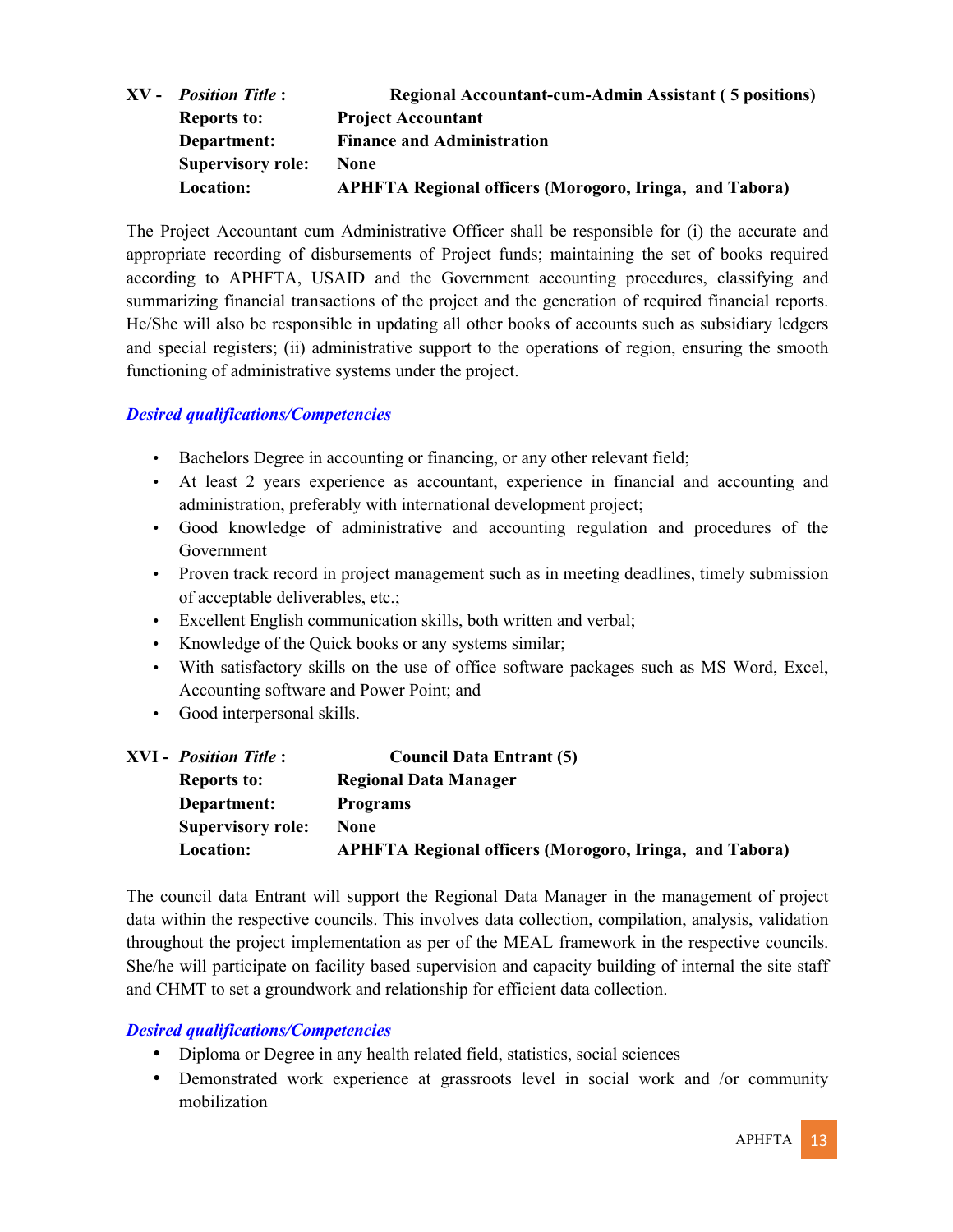- Very good knowledge of English and other additional local languages spoken by local communities in the 5 targeted project regions (Knowledge of more than two languages has an advantage)
- Good knowledge of computer is a must.
- The candidate should have excellent communications skills and a demonstrated ability to work with large teams over a period of time.
- Preferred experience and skills include prior work experience in data management or similar exercise including surveys.

|  | <b>XIX</b> - <i>Position Title</i> : | Drivers (8 positions)                                    |
|--|--------------------------------------|----------------------------------------------------------|
|  | <b>Reports to:</b>                   | <b>Assistant Administration Officer</b>                  |
|  | Department:                          | <b>Finance and Administration</b>                        |
|  | <b>Supervisory role:</b>             | None                                                     |
|  | Location:                            | APHFTA HQ-Dar es salaam and Regional officers (Morogoro, |
|  | Iringa, and Tabora)                  |                                                          |

The drivers roles and responsibilities will be to drive office vehicles for the transport of authorized personnel, Collect and deliver mail, and other communications from and to the post office, government agencies and other institutions; Responsible for the day-to-day maintenance of the assigned vehicle, check oil, water, battery, brakes, tyres etc., performs minor repairs and arranges for other repairs to ensure that the vehicle is kept clean; Logs all trips, daily mileage, gas consumption, oil changes, greasing etc; Ensures that in the event of an accident, APHFTA rules/policies and traffic regulations are followed.

## *Desired qualifications/Competencies*

- A minimum of 'O' level pass;
- A valid driving licence  $B.C.D.E$ ;
- A minimum of 3 years experience in a busy office especially in the NGO set up
- Be fluent in Kiswahili Language, written and oral
- Cautious with defensive driving skills;
- Presentable with excellent interpersonal skills;
- Must be a person with initiative and high moral integrity;
- A good team player; Ready to work for long hours;

## *2 Instructions to interested applicants*

- ♦ Submit your updated detailed CV (Max. five pages in Ms. Word), with application letter for the position being applied for and copies of academic certificates
- ♦ List of three referees (one must be the current immediate supervisor) with their current contacts